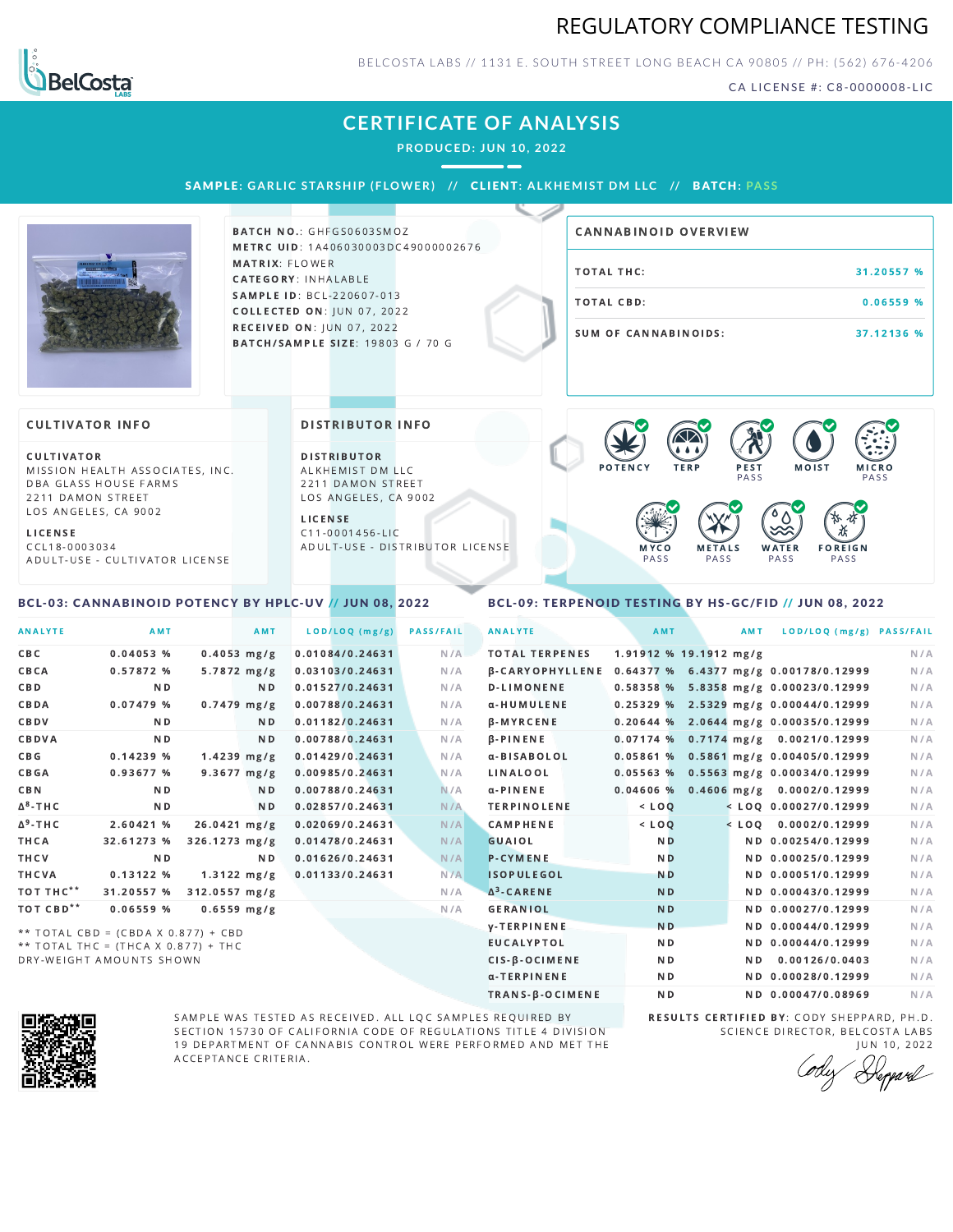## REGULATORY COMPLIANCE TESTING

#### <span id="page-1-0"></span>BCL-05: RESIDUAL PESTICIDE ANALYSIS BY LC-MS/MS ESI // JUN 09, 2022

| <b>ANALYTE</b>                  |               | LIMIT AMT (µg/g) | LOD/LOQ (µg/g) PASS/FAIL |             | <b>ANALYTE</b>                | LIMIT AMT (µg/g) |     | LOD/LOQ (µg/g) PASS/FAIL |             |
|---------------------------------|---------------|------------------|--------------------------|-------------|-------------------------------|------------------|-----|--------------------------|-------------|
| <b>ABAMECTIN</b>                | $0.1 \mu g/g$ | ND.              | 0.01153/0.04             | <b>PASS</b> | <b>METALAXYL</b>              | $2 \mu g/g$      | N D | 0.00503/0.02             | PASS        |
| ACEPHATE                        | $0.1 \mu g/g$ | N D              | 0.00368/0.02             | <b>PASS</b> | <b>METHIOCARB</b>             | Any amt          | N D | 0.00503/0.02             | <b>PASS</b> |
| ACEQUINOCYL                     | $0.1 \mu g/g$ | N D              | 0.00417/0.02             | PASS        | METHOMYL                      | 1 $\mu$ g/g      | N D | 0.00494/0.02             | PASS        |
| <b>ACETAMIPRID</b>              | $0.1 \mu g/g$ | ND.              | 0.00464/0.02             | <b>PASS</b> | <b>MEVINPHOS</b>              | Any amt          | N D |                          | PASS        |
| <b>ALDICARB</b>                 | Any amt       | N D              | 0.01109/0.04             | <b>PASS</b> | <b>MEVINPHOSI</b>             |                  | N D | 0.00163/0.0084           | N/A         |
| <b>AZOXYSTROBIN</b>             | $0.1 \mu g/g$ | N D              | 0.00639/0.02             | <b>PASS</b> | <b>MEVINPHOS II</b>           |                  | ND. | 0.00542/0.0316           | N/A         |
| <b>BIFENAZATE</b>               | $0.1 \mu g/g$ | N D              | 0.00355/0.02             | <b>PASS</b> | <b>MYCLOBUTANIL</b>           | $0.1 \mu g/g$    | N D | 0.00867/0.04             | PASS        |
| <b>BIFENTHRIN</b>               | $3 \mu g/g$   | N D              | 0.00473/0.04             | <b>PASS</b> | <b>NALED</b>                  | $0.1 \mu g/g$    | N D | 0.00328/0.02             | PASS        |
| <b>BOSCALID</b>                 | $0.1 \mu g/g$ | ND.              | 0.00494/0.02             | PASS        | OXAMYL                        | $0.5 \mu g/g$    | N D | 0.00455/0.02             | <b>PASS</b> |
| CARBARYL                        | $0.5 \mu g/g$ | N D              | 0.00295/0.02             | PASS        | PACLOBUTRAZOL                 | Any amt          | N D | 0.00714/0.04             | PASS        |
| CARBOFURAN                      | Any amt       | N D              | 0.00613/0.02             | <b>PASS</b> | PERMETHRIN                    | $0.5 \mu g/g$    | N D |                          | PASS        |
| CHLORANTRANIL-<br><b>IPROLE</b> | $10 \mu g/g$  | N D              | 0.00697/0.04             | PASS        | PERMETHRIN CIS                |                  | N D | 0.00237/0.0082           | N/A         |
| <b>CLOFENTEZINE</b>             | $0.1 \mu g/g$ | ND               | 0.0054/0.02              | <b>PASS</b> | PERMETHRIN TRANS              |                  |     | ND 0.00245/0.0118        | N/A         |
| COUMAPHOS                       | Any amt       | N D              | 0.00215/0.02             | <b>PASS</b> | <b>PHOSMET</b>                | $0.1 \mu g/g$    | N D | 0.0043/0.02              | PASS        |
| CYFLUTHRIN                      | $2 \mu g/g$   | ND.              | 0.05508/0.2              | <b>PASS</b> | PIPERONYLBUTO-<br>XIDE        | $3 \mu g/g$      | N D | 0.00247/0.02             | PASS        |
| <b>CYPERMETHRIN</b>             | 1 $\mu$ g/g   | N D              | 0.00556/0.04             | <b>PASS</b> | <b>PRALLETHRIN</b>            | $0.1 \mu g/g$    | N D | 0.00392/0.02             | PASS        |
| <b>DAMINOZIDE</b>               | Any amt       | ND.              | 0.00227/0.04             | <b>PASS</b> | PROPICONAZOLE                 | $0.1 \mu g/g$    | N D | 0.0024/0.02              | PASS        |
| <b>DIAZINON</b>                 | $0.1 \mu g/g$ | N D              | 0.00487/0.02             | <b>PASS</b> | <b>PROPOXUR</b>               | Any amt          | N D | 0.00374/0.02             | PASS        |
| <b>DIMETHOATE</b>               | Any amt       | N D              | 0.00354/0.02             | PASS        | <b>PYRETHRINS</b>             | $0.5 \mu g/g$    | N D |                          | PASS        |
| <b>DIMETHOMORPH</b>             | $2 \mu g/g$   | N D              |                          | PASS        | <b>PYRETHRINS PYRETHRIN I</b> |                  | N D | 0.00726/0.04             | N/A         |
| <b>DIMETHOMORPH I</b>           |               | N D              | 0.00109/0.0078           | N/A         | PYRETHRINS PYRETHRIN II       |                  |     | ND 0.00754/0.02284       | N/A         |
| <b>DIMETHOMORPH II</b>          |               | ND               | 0.0015/0.0122            | N/A         | PYRIDABEN                     | $0.1 \mu g/g$    | N D | 0.0034/0.02              | PASS        |
| <b>ETHOPROPHOS</b>              | Any amt       | ND.              | 0.0041/0.02              | PASS        | <b>SPINETORAM</b>             | $0.1 \mu g/g$    | N D |                          | PASS        |
| <b>ETOFENPROX</b>               | Any amt       | N D              | 0.00274/0.02             | <b>PASS</b> | SPINETORAM J                  |                  | N D | 0.00329/0.016            | N/A         |
| <b>ETOXAZOLE</b>                | $0.1 \mu g/g$ | ND.              | 0.00385/0.02             | <b>PASS</b> | <b>SPINETORAM L</b>           |                  | N D | 0.00157/0.016            | N/A         |
| <b>FENHEXAMID</b>               | $0.1 \mu g/g$ | N D              | 0.01055/0.02             | PASS        | <b>SPINOSAD</b>               | $0.1 \mu g/g$    | N D |                          | PASS        |
| <b>FENOXYCARB</b>               | Any amt       | N D              | 0.00175/0.02             | <b>PASS</b> | SPINOSAD A                    |                  |     | ND 0.00205/0.01438       | N/A         |
| <b>FENPYROXIMATE</b>            | $0.1 \mu g/g$ | N D              | 0.00481/0.02             | <b>PASS</b> | SPINOSAD D                    |                  |     | ND 0.00104/0.00498       | N/A         |
| <b>FIPRONIL</b>                 | Any amt       | N D              | 0.00478/0.02             | <b>PASS</b> | <b>SPIROMESIFEN</b>           | $0.1 \mu g/g$    | N D | 0.00944/0.04             | PASS        |
| <b>FLONICAMID</b>               | $0.1 \mu g/g$ | N D              | 0.00398/0.02             | <b>PASS</b> | <b>SPIROTETRAMAT</b>          | $0.1 \mu g/g$    | N D | 0.00208/0.02             | PASS        |
| FLUDIOXONIL                     | $0.1 \mu g/g$ | N D              | 0.01369/0.04             | <b>PASS</b> | SPIROXAMINE                   | Any amt          | N D | 0.00344/0.02             | PASS        |
| <b>HEXYTHIAZOX</b>              | $0.1 \mu g/g$ | N D              | 0.00297/0.02             | PASS        | <b>TEBUCONAZOLE</b>           | $0.1 \mu g/g$    | N D | 0.00816/0.04             | PASS        |
| IMAZALIL                        | Any amt       | N D              | 0.0056/0.02              | PASS        | <b>THIACLOPRID</b>            | Any amt          | N D | 0.0039/0.02              | PASS        |
| <b>IMIDACLOPRID</b>             | $5 \mu g/g$   | N D              | 0.00645/0.02             | PASS        | <b>THIAMETHOXAM</b>           | $5 \mu g/g$      | N D | 0.00358/0.02             | PASS        |
| <b>KRESOXIM-</b><br>METHYL      | $0.1 \mu g/g$ | N D              | 0.00339/0.02             | PASS        | TRIFLOXYSTROB-<br>IN          | $0.1 \mu g/g$    | N D | 0.00421/0.02             | PASS        |
| <b>MALATHION</b>                | 0.5 µg/g      | N D              | 0.00472/0.02             | PASS        |                               |                  |     |                          |             |

#### BCL-13: PESTICIDE TESTING BY GC/MS // JUN 10, 2022

| <b>ANALYTE</b>         | LIMIT         | $AMT(\mu g/g)$ | LOD/LOQ (µg/g)  | <b>PASS/FAIL</b> |
|------------------------|---------------|----------------|-----------------|------------------|
| <b>CAPTAN</b>          | $0.7 \mu g/g$ | N D            | 0.03103/0.09398 | <b>PASS</b>      |
| CHLORDANE              | Any amt       | N D            |                 | <b>PASS</b>      |
| <b>CHLORDANE CIS</b>   |               | N D            | 0.01097/0.03327 | N/A              |
| <b>CHLORDANE TRANS</b> |               | ND.            | 0.0105/0.03174  | N / A            |

| <b>ANALYTE</b>          | LIMIT   | $AMT(\mu g/g)$ | LOD/LOQ (µg/g)  | <b>PASS/FAIL</b> |
|-------------------------|---------|----------------|-----------------|------------------|
| <b>CHLORPYRIFOS</b>     | Any amt | N D.           | 0.01103/0.03351 | <b>PASS</b>      |
| <b>DICHLORVOS</b>       | Any amt | N D            | 0.01162/0.03522 | <b>PASS</b>      |
| <b>METHYL PARATHION</b> | Any amt | N D            | 0.01333/0.04041 | <b>PASS</b>      |